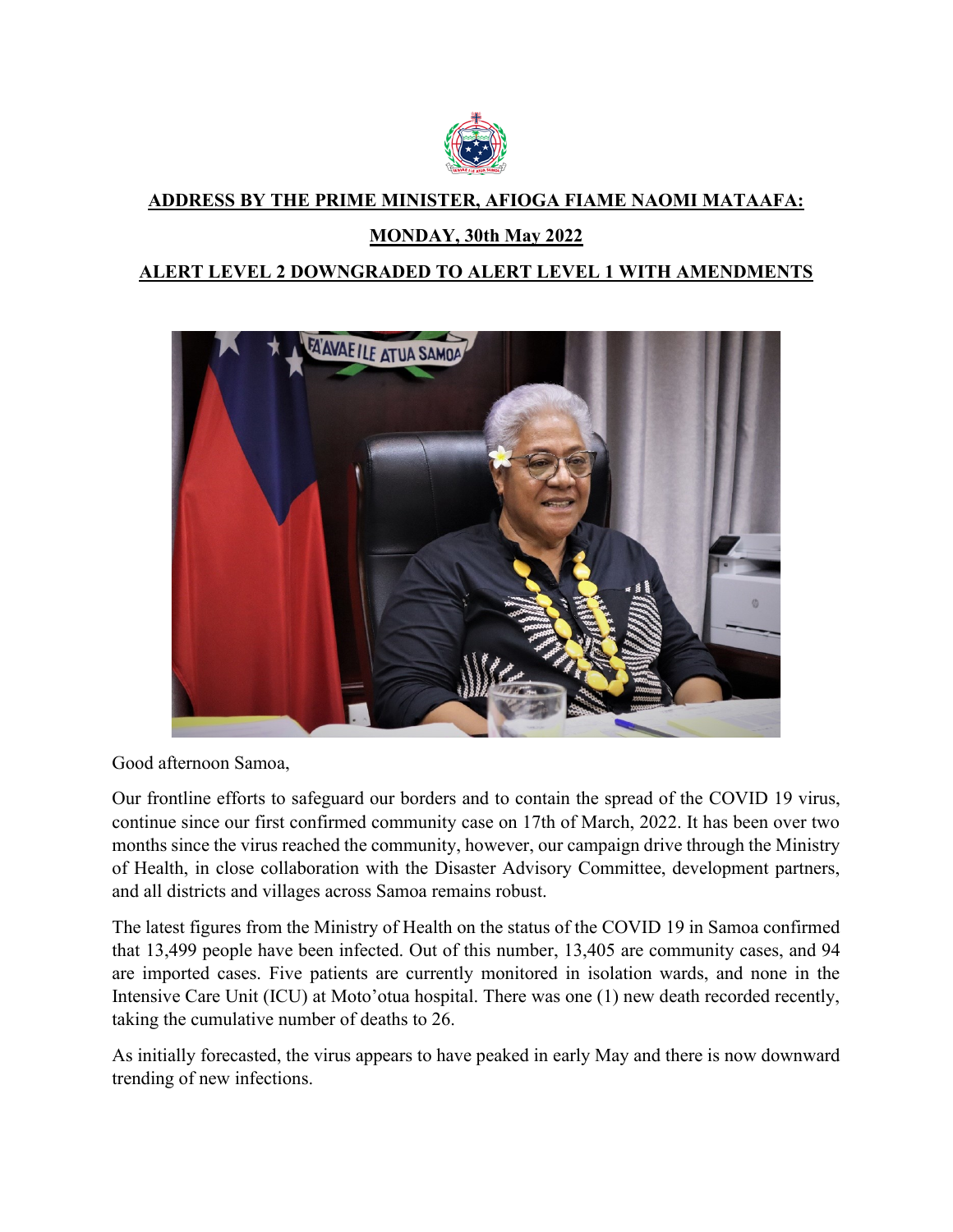Our vaccination rates continue to climb steadily. For the age group 18 years plus, 93.1% have completed two doses, similarly 89.7% of the 12-17 age group have done two doses, 87.6% have done so for the 5-11 age group. Vaccination remains our best defense against severe symptoms of the virus. I would again encourage all those who have not done or completed their vaccinations, including a booster to visit the nearest hospital to do so. Our ultimate target is to achieve herd immunity for Samoa, to help protect our families and especially the young children who are currently ineligible for COVID 19 vaccines.

International travels continue to operate on requirements approved earlier this month. The number of flights to Samoa from next month will gradually shift to daily flights with the complete opening of our borders on the 1st of August. Flights between the two Samoa's will start daily operations this month, conditional on the satisfaction of health requirements.

The monitoring of home isolation for arrivals is the prelude to the full opening of our borders. We have faced challenges in the effective monitoring of health measures for home isolation as were the experience over the last two weeks. However the message from government is clear for all travelers into Samoa –compliance with health measures is surety of the safety of families and loved ones.

The gradual reopening of schools continues this week with the resumption of all primary schools. All early childhood education will resume in July as announced earlier.

In this regard, Cabinet has approved that Samoa moves to alert level 1 (yellow) for the next four (4) weeks commencing from midnight of 31st of May to the midnight of June, 28th. Under alert level one, amendments have been made to the State of Emergency Orders as follows.

1. All businesses to return to normal opening hours from Monday to Sunday.

2. Children under five (5) years old are now allowed in public places conditional on adherence to health requirements.

3. Permission for fishing boats crews' shore leave is granted upon arrival at Matautu wharf while offloading their catches, and replenishment of supplies. This is subject to satisfaction of health requirements.

4. Resumption of daily flights from American Samoa to Apia.

5. Continuation of PCR tests for all arriving passengers and the removal of home isolation conditions.

6. Continued encouragement of the wearing of facial masks, social distancing and good hygiene.

Our efforts towards achieving herd immunity for Samoa will continue to require everyone's assistance and support. Central to this, is our responsibility to keep our families and loved ones safe. We have come a long way in this campaign, and have accomplished a lot. However, let us not lose focus of the major tasks ahead of us in terms of preventing new infections and cooperation to drive our recovery.